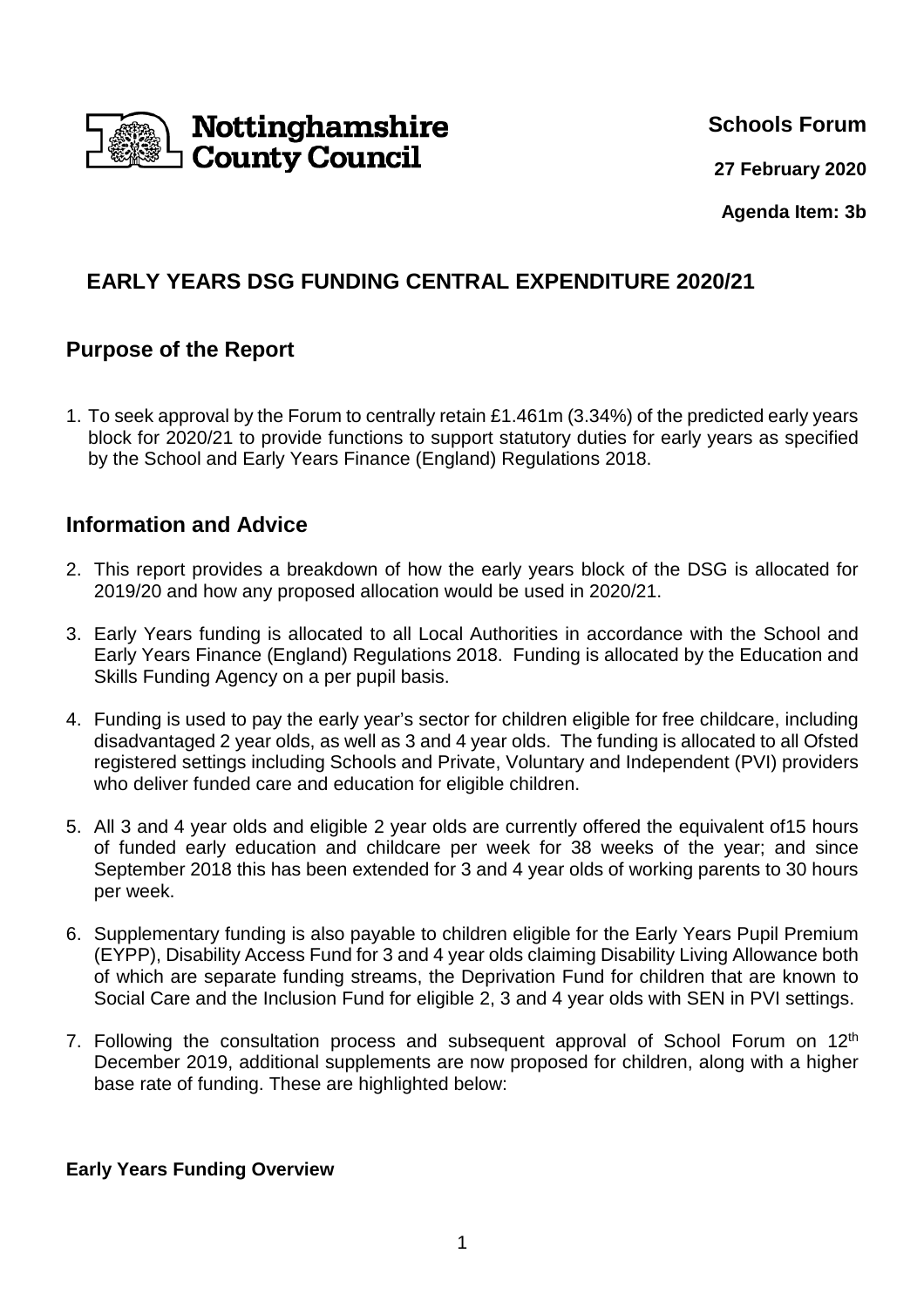8. Early Years funding in Nottinghamshire is allocated from council revenue funding and the early years DSG block. The vast majority of the early years funding block is used to fund early years places for 2, 3 and 4 year olds, and the current and proposed funding formula is as follows:

|                                                                                     | 2019/20                                                               | <b>Proposed 2020/21</b>                                               |  |
|-------------------------------------------------------------------------------------|-----------------------------------------------------------------------|-----------------------------------------------------------------------|--|
| <b>Early Years Base Rate:</b>                                                       | <b>Hourly Rate</b>                                                    |                                                                       |  |
| Eligible 2 year olds School & PVI settings                                          | £5.23                                                                 | £5.31                                                                 |  |
| Eligible 3 and 4 year olds in PVI settings                                          | £4.17                                                                 | £4.35                                                                 |  |
| <b>Funding supplements:</b>                                                         |                                                                       |                                                                       |  |
| Deprivation (supported by recent consultation) for<br>2 year olds                   | N/A                                                                   | £406 per annum for<br>monthly CIN/CPP &<br><b>LAC Meetings</b>        |  |
| Deprivation (supported by recent consultation) for<br>3 and 4 year olds             | £406 per annum for<br>monthly CIN/CPP<br><b>Meetings</b>              | £406 per annum for<br>monthly CIN/CPP &<br><b>LAC Meetings</b>        |  |
| Deprivation 3 & 4 year olds eligible for EYPP<br>(supported by recent consultation) | N/A                                                                   | £0.10 per hour                                                        |  |
| Early Years Pupil Premium for 3 and 4 year olds                                     | £0.53                                                                 | £0.53                                                                 |  |
| LAC Early Years Pupil Premium (all ages)                                            | £0.53                                                                 | £0.53                                                                 |  |
| Early Years Inclusion Fund (supported by recent<br>consultation) (PVI settings)     | £203,612 DSG per<br>annum plus £250,000<br>from NCC revenue<br>budget | £110,000 DSG per<br>annum plus £135,000<br>from NCC revenue<br>budget |  |

- 9. The Early Years DSG also provides funding for a number of early years posts across two teams in the council, Early Childhood Services (ECS) and Schools and Families Specialist Services (SFSS). A breakdown is included in Appendix 1 of this report.
- 10. In addition to the DSG, local authority revenue funding is used to fund early years posts within Early Childhood Services in the Local Authority. It is also used to pay for the Early Years Portal, Children's Centre Services and properties, workforce development for the sector, governance, consultation and engagement activities. This equates to approximately £12.5 million.

## **Central Early Years Funding**

- 11. Local Authorities are permitted to retain up to 5% central early years funding for expenditure to ensure sufficient, sustainable, high quality, accessible early education and childcare, and to implement the following eligibility assessments:
	- i. the eligibility for free school meals of a pupil who is being provided with early years provision;
	- ii. the eligibility of a child for prescribed early years provision; or
	- iii. the eligibility of a child for the early years pupil premium
- 12. The services funded through the centralised costs last year equated to 2.9% of the overall budget.
- 13. The Authority would like to propose that from 1<sup>st</sup> April 2020, the council retains £1.461m (3.34%) to fund early years services as detailed in Appendix One.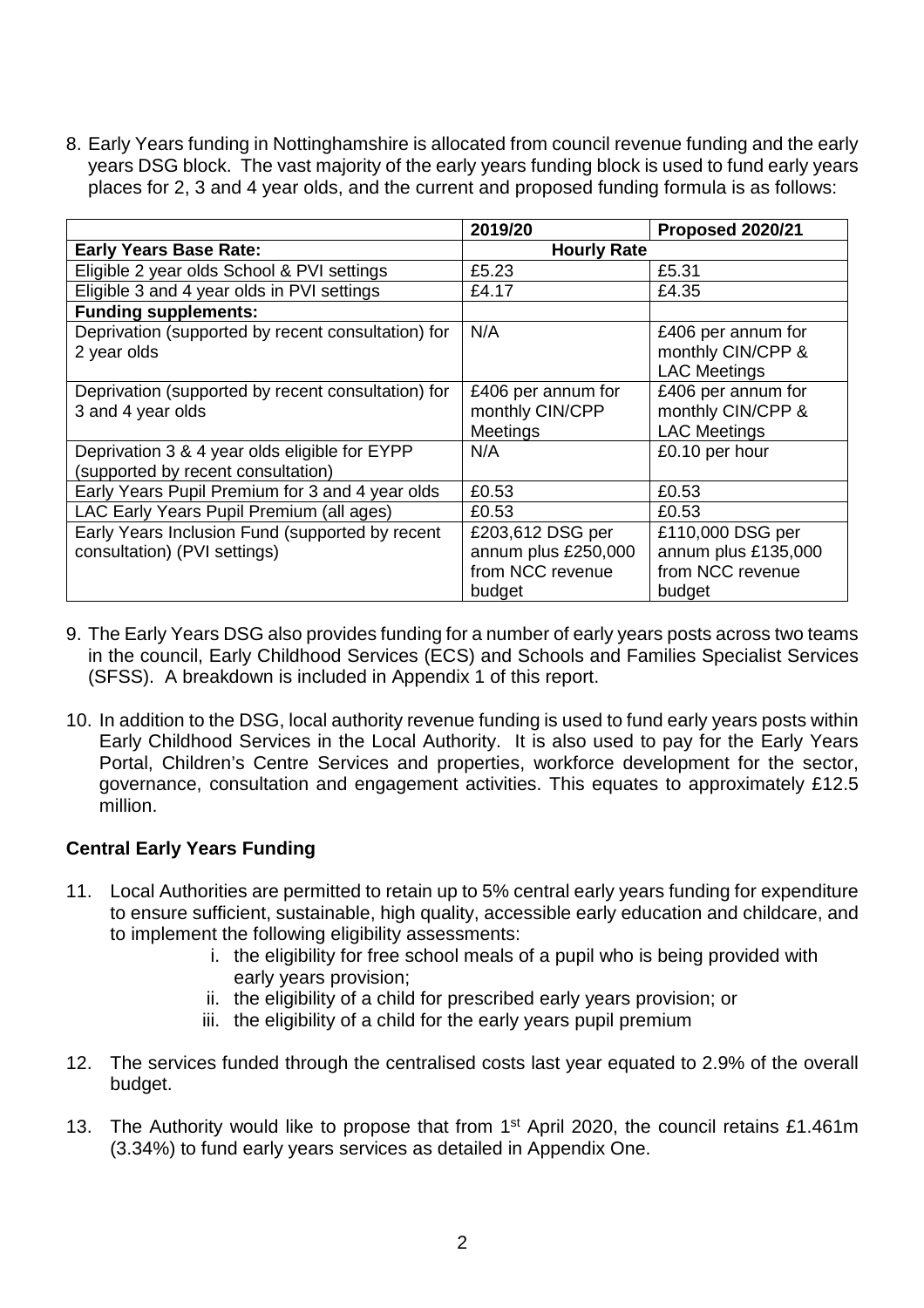14. As the Early Years Inclusion Fund was underspent last financial year, £50,000 was carried forward into 2019/20 to pay for two Early Years SEND conferences. The Council was unable to provide these events in 2019/20 due to the availability of the Key Note Speaker, so it is proposed that £26,000 is carried forward into 2020/21 to enable the conferences to be held in April 2020. The conferences will be free to Early Years providers in Nottinghamshire

## **RECOMMENDATION**

## **That the Schools Forum:**

- 1) Approves the Authority's proposal to retain **£1.461m** of early years funding to be used for sufficiency and assessment functions within the Early Childhood Services and Schools and Families Specialist Service.
- 2) Approves the proposal to carry forward £26,000 of the Early Years Inclusion Fund into 2020/21 to provide 2 free Early Years SEND Conferences.

#### **Irene Kakoullis Group Manager Early Childhood and Early Help Locality Services**  T: 0115 9774431 E: irene.kakoullis@nottscc.gov.uk

### **For further information:**

**Jude Burgess Strategic Early Years Manager**  T: 0115 9773543 E: jude.burgess@nottscc.gov.uk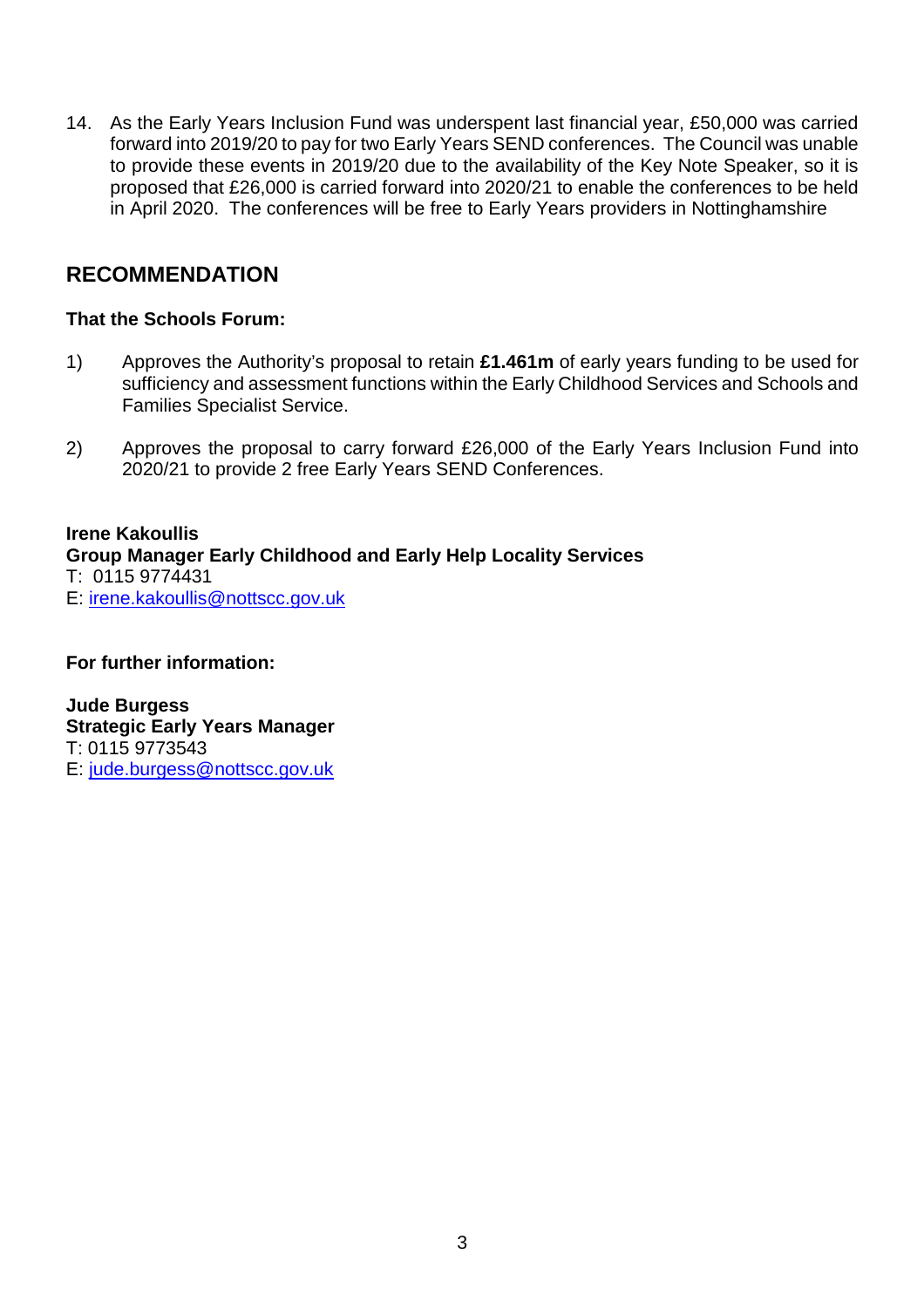## **APPENDIX ONE**

### **Early Years Funding Proposals for 2020/21 based on January 2019 census data.**

| <b>Description</b>                                                                                                  |            | <b>Current Allocation</b> |            | <b>Proposed Allocation</b> |  |
|---------------------------------------------------------------------------------------------------------------------|------------|---------------------------|------------|----------------------------|--|
|                                                                                                                     |            | 2019/20                   |            | 2020/21                    |  |
|                                                                                                                     |            |                           |            |                            |  |
| <b>Early Years Places:</b>                                                                                          |            | Subtotal:                 |            | Subtotal:                  |  |
|                                                                                                                     |            | £46,823,166               |            | £48,543,400                |  |
| Universal Entitlement for 3 and 4 year olds                                                                         | 28,995,565 |                           | 29,270,140 |                            |  |
| Eligible 3 and 4 year olds of working                                                                               | 11,078,969 |                           | 12,837,000 |                            |  |
| parents                                                                                                             |            |                           |            |                            |  |
| Early Years 2 Year Olds                                                                                             | 6,023,909  |                           | 5,650,214  |                            |  |
| Deprivation Factor 3 & 4 year olds CIN,                                                                             | 96,000     |                           | 105,560    |                            |  |
| CPP & LAC                                                                                                           |            |                           |            |                            |  |
| Deprivation Factor 3 & 4 year olds eligible                                                                         | N/A        |                           | 81,656     |                            |  |
| for EYPP                                                                                                            |            |                           |            |                            |  |
| Early Years Pupil Premium                                                                                           | 453,448    |                           | 432,780    |                            |  |
| <b>Disability Access Fund</b>                                                                                       | 175,275    |                           | 166,050    |                            |  |
| <b>Early Years Central Expenditure</b>                                                                              |            | Subtotal:<br>1,260,946    |            | Subtotal:<br>1,461,431     |  |
| <b>Families Information Service</b>                                                                                 | 93,985     |                           | 93,985     |                            |  |
| Early Years Staffing and on costs (Schools<br>and Families Specialist Services)                                     | 556,936    |                           | 556,936    |                            |  |
| Early Years Inclusion Fund                                                                                          | 110,000    |                           | 110,000    |                            |  |
| Early Years Staffing and on costs (Early<br><b>Childhood Services)</b>                                              | 401,413    |                           | 504,744    |                            |  |
| Early Years non-staffing costs<br>(sufficiency/sustainability activity; Early<br><b>Years Practice Development)</b> | 5,000      |                           | 60,000     |                            |  |
| Projected overspend on 2 year olds                                                                                  |            |                           | 111,000    |                            |  |
| Extension of deprivation factor to 2 year<br>olds for CIN/CPP & LAC.                                                | N/A        |                           | 24,766     |                            |  |
| Total                                                                                                               |            | £47,976,492               |            | £50,004,691                |  |

#### **NB**

- All proposed early years places funding is indicative and is based on current spend. This allocation varies based on census data bi annually.
- The proposals above include funding for existing posts and functions that meet the requirements of DSG in terms of early years.
- The increase in staffing costs within Early Childhood Services relate to the inclusion of 2.5 fte Early Years Specialist Teachers employed to raise the quality of provision and attainment levels of young children, especially those most vulnerable, across the county. This will result in 3 fte Early Years Specialist Teachers being funded through the DSG.

The increase in non-staffing costs support eligible young children the best chance to be ready for school. They relate to the development of sufficient places and take up of early years entitlements, including by the most vulnerable children and their families; and offer practice development opportunities to all early years providers delivering funded places in specific areas of the curriculum. This year Early Childhood Services will work in conjunction with representatives from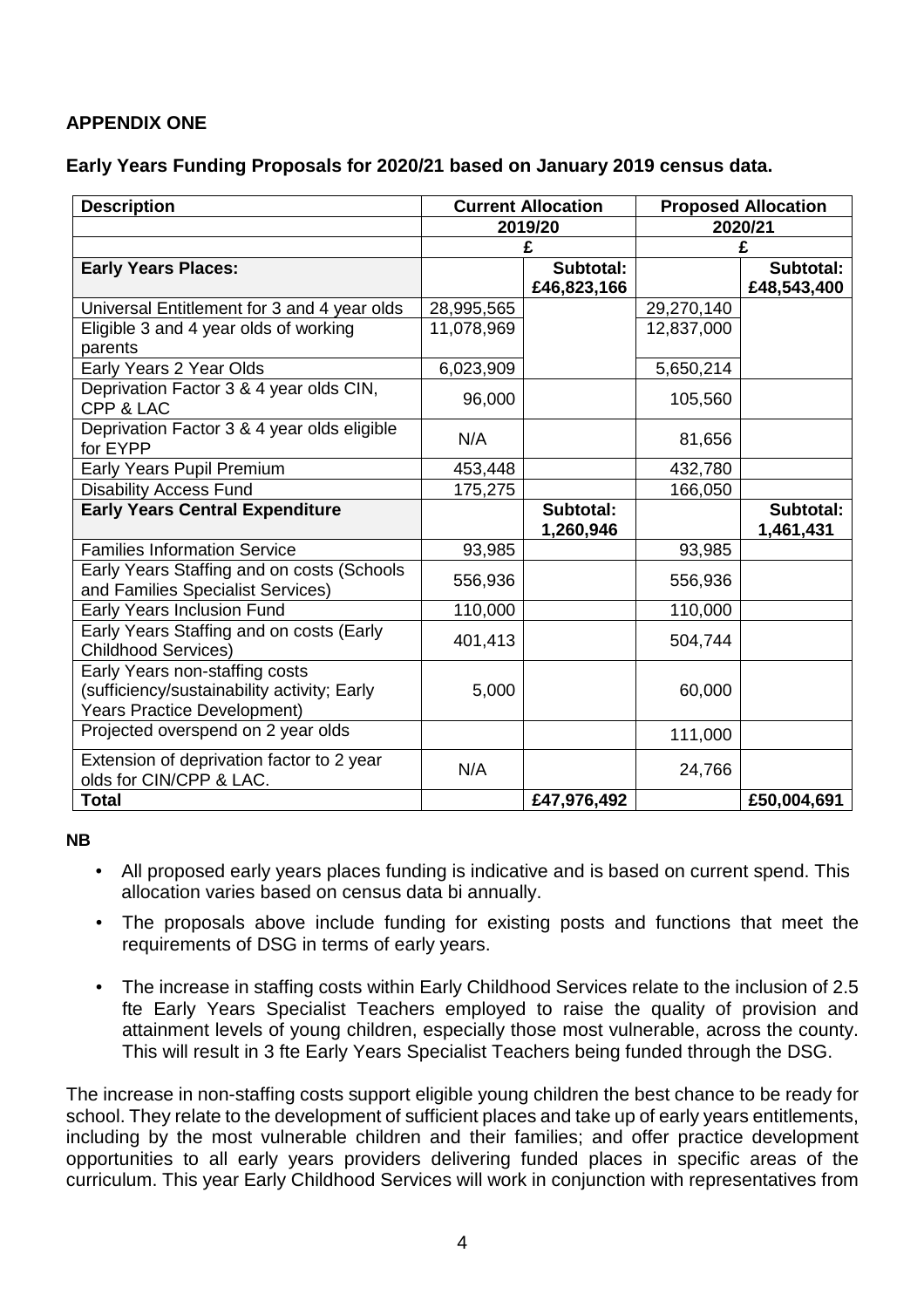the sector to develop proposals to enhance 'Leadership and Management' capacity, whilst creating exciting opportunities to strengthen practice around Mathematics.

## **Early Years Central Expenditure**

Funding in 2020/21 would be used to fund the following posts and activities across two teams (Early Childhood Services and Schools and Families Specialist Services):

| <b>Post</b>                                                                       | <b>Function</b>                                                                                                                                                                                                                                                                                                                                                                                 |
|-----------------------------------------------------------------------------------|-------------------------------------------------------------------------------------------------------------------------------------------------------------------------------------------------------------------------------------------------------------------------------------------------------------------------------------------------------------------------------------------------|
| 2.2 FTE Early<br><b>Years Data</b><br>Officers in                                 | To ensure delivery of the free early years provision is conducted in accordance with<br>national policy guidance, financial regulation and that all relevant data is collated and<br>recorded.                                                                                                                                                                                                  |
| <b>ECS</b>                                                                        | Managing the funding streams, budget and payments associated with the provision of<br>Early Years services, via schools and PVI sectors.                                                                                                                                                                                                                                                        |
|                                                                                   | To contribute to the medium and long term strategies for the statutory provision of<br>places for early years and statutory age children.                                                                                                                                                                                                                                                       |
| 2 FTE Early<br><b>Years Project</b><br>Officers in<br><b>ECS</b>                  | To fulfil NCC's statutory duty to ensure there are sufficient high quality childcare<br>places. This will include mapping of service provision, marketing to increase take up<br>of childcare places; and increasing childcare provision through capital projects and<br>targeted work with schools.                                                                                            |
|                                                                                   | The 2 posts cover the North and South Localities. They provide a lead delivery role in<br>terms of national and local initiatives and projects to increase child provision, private,<br>voluntary and independent childcare sector to ensure quality; and adherence to<br>policy, practice guidance, Ofsted and financial and business planning.                                                |
| 1 FTE Senior<br>Practitioner in<br><b>ECS</b>                                     | To supervise frontline staff to meet the required service standards within the Early<br>Years Quality Improvement team who provide assistance to the Early Years<br>Specialist Teachers and Advisors to promote and support the delivery of high quality<br>early education and childcare provision in order to raise attainment, especially for<br>vulnerable children.                        |
|                                                                                   | To work in a collaborative manner with early years providers to support and challenge<br>them to improve the quality of their provision in line with Ofsted expectations.                                                                                                                                                                                                                       |
| 3.0FTE<br>Specialist<br><b>Early Years</b><br>Teacher in<br><b>ECS</b>            | To provide specialist educational support, advice and training to all early years<br>providers, in line with the associated teachers standards, within Early Childhood<br>Services Team. To promote and develop high quality teaching, learning and<br>provision, to raise attainment for all children including all vulnerable children in<br>particular SEND and to close the attainment gap. |
| <b>1FTE Early</b><br>Years<br>Strategic<br>Manager in<br><b>ECS</b>               | To lead on national duties placed on the Local Authority for early years provision,<br>childcare sufficiency and quality assurance.                                                                                                                                                                                                                                                             |
|                                                                                   | To take a leadership and line management role with Early Years posts and the Early<br>Years Advisory Service including operational, technical and professional staff to<br>deliver required Early Childhood Service objectives.                                                                                                                                                                 |
| 0.5FTE Early<br>Childhood<br><b>Services</b><br>Group<br>Manager in<br><b>ECS</b> | To lead and manage the early years team and functions of the LA. This post is the<br>strategic lead for early years duties, functions and processes and is the overall lead<br>for all early years budgets and spend.                                                                                                                                                                           |